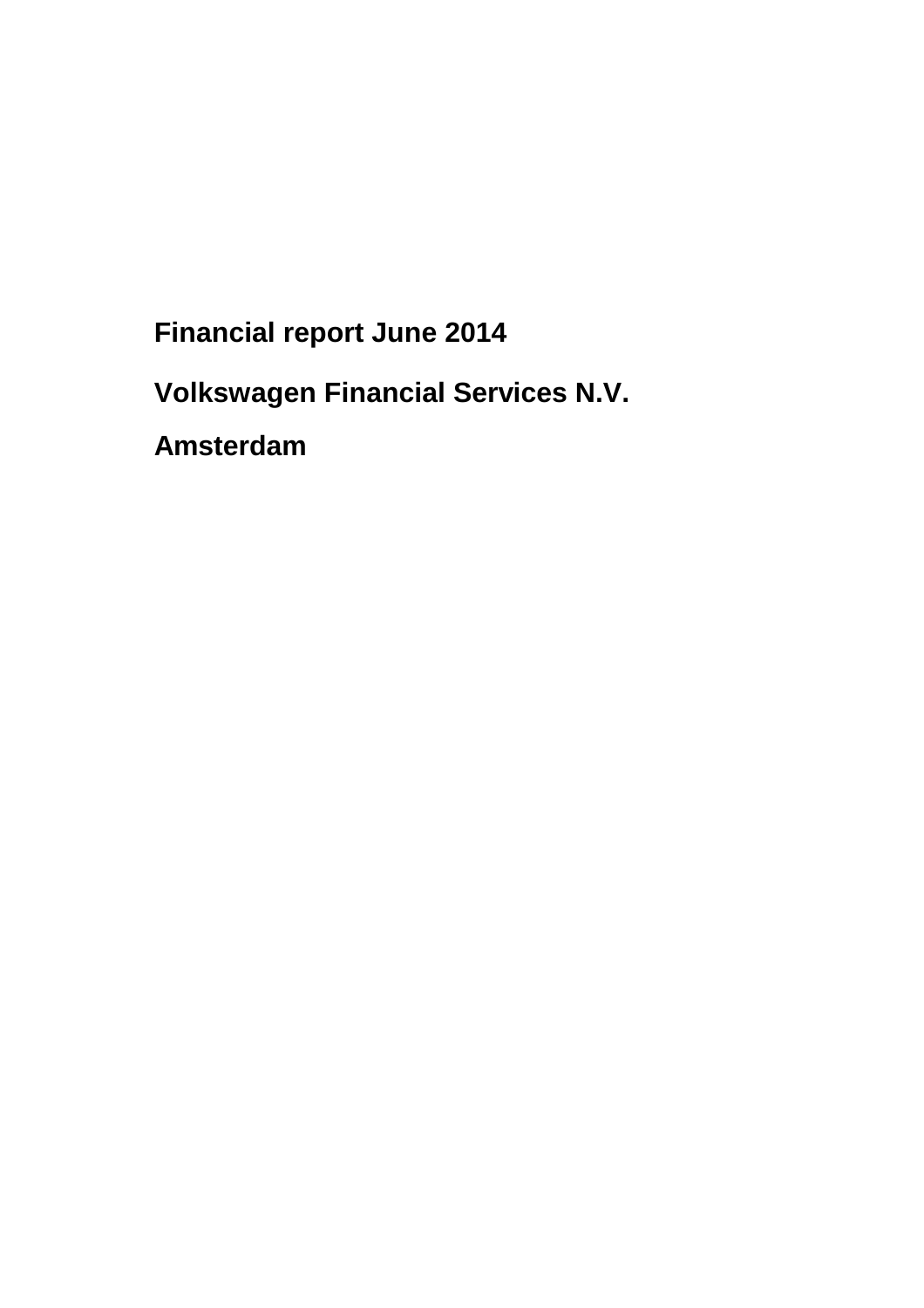# **Management report**

Volkswagen Financial Services N.V. ('FSNV' or 'the company') is one of the funding vehicles of Volkswagen Financial Services AG, Brunswick (FSAG) and its subsidiaries. FSNV raises funds from the capital markets by issuing notes and lends the proceeds on to Group and Joint Venture companies. Basis for the issuing activities are the € 25 billion Debt Issuance Programme that adheres to the European Prospective Directive Standards and a € 10 billion Multi Currency Commercial Paper Programme. All issues are guaranteed by the parent company FSAG. As per 30.6.2014 according to Moody`s, FSAG`s rating is set to P-2 (short term) and A3 (long term) with a positive outlook. Standard & Poor`s assessed FSAG`s creditworthiness as A-2 (short term) and A- (long term) with a positive outlook.

Besides these programmes FSNV can utilize several uncommitted revolving credit facilities with international banks. This grants more flexibility in providing the Volkswagen group with small volumes and/or frequent tranches of funds if required.

Within the first six months of the year FSNV placed 10 bonds under the DIP Programme with a total € equivalent of 1,6 billion. Under the CP Programme the company placed 56 issues with a total € equivalent of 1,5 billion and received intercompany funding totaling € 1,2 billion. The proceeds of these issues have been granted to the Volkswagen Financial Services Group companies.

The company redeemed DIP issues with a total  $\epsilon$  equivalent of 540 million and CP issues with a total € equivalent of 1,3 billion.

The financing activities are carried out in different currencies and interest terms. To avoid currency and interest risks, the company concludes interest- and currency swaps. The main business risks of FSNV are interest rate risk, currency risk, liquidity risk and credit risk. The Supervisory Board has set limits to restrict those risks. FSNV uses adequate tools to assess and to monitor them.

Interest income of € 13,2 million in the first half of 2013 decreased to € 8,5 million in the first half of 2014. The average equity available for lending decreased from  $\epsilon$  676 million to  $\epsilon$  550 million. Result after taxes added up to € 6,0 million in the first six months of 2014 (2013: € 9,9 million)

For the whole year 2014 we expect a continuation of the first six months' level with regard to FSNV´s business volume. Interest income and result after taxes are expected to be below the 2013 figures.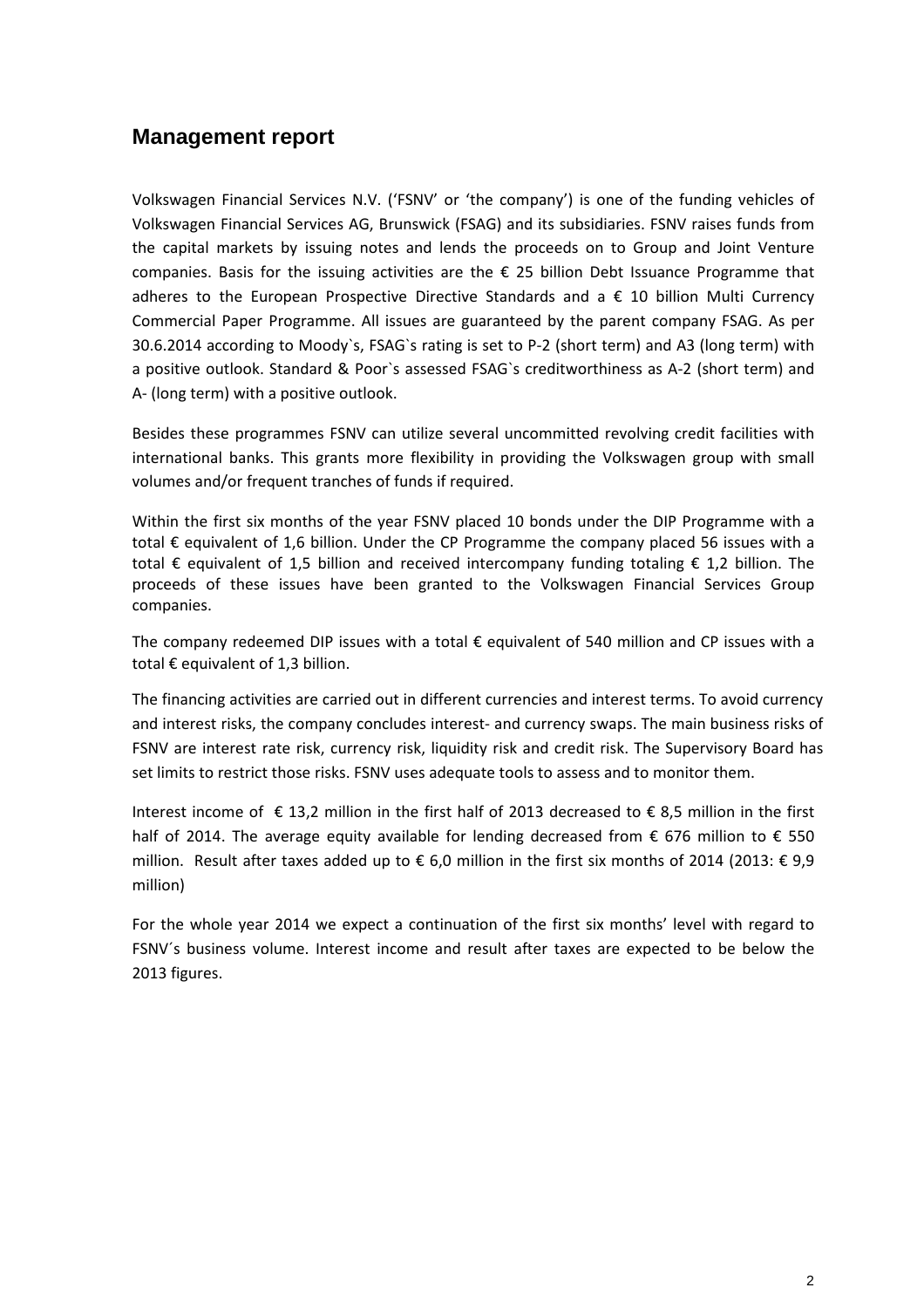The Management Board declares that to the best of their knowledge:

- 1. the financial statements for the first half year of 2014 give a true and fair view of the assets, the liabilities, the financial position and the results of the company; and
- 2. the management report gives a true and fair view of the company's situation as at the balance sheet date, the events that occurred during the first half year and the risks to which the company is exposed.

Amsterdam, 24 July 2014 **Conserverse Conserverse Conserverse Conserverse Conserverse Conserverse Conserverse Conserverse Conserverse Conserverse Conserverse Conserverse Conserverse Conserverse Conserverse Conserverse Conse** 

Thomas Fries, Managing Director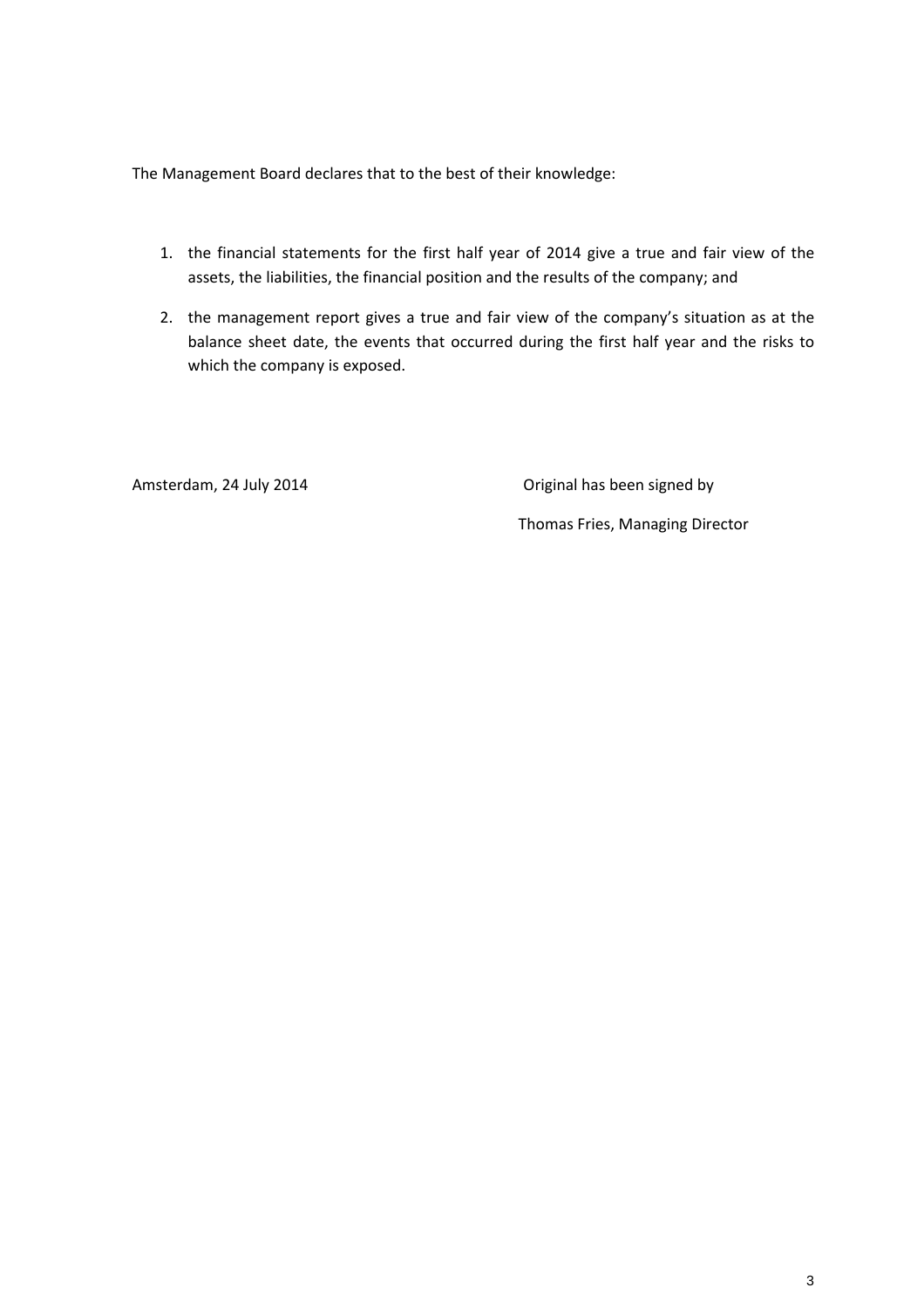# **Balance sheet as at 30 June 2014**

### **(unaudited)**

|                                                                                                                  | 30 June 2014                |                | 31 December 2013                   |                |
|------------------------------------------------------------------------------------------------------------------|-----------------------------|----------------|------------------------------------|----------------|
| Assets                                                                                                           | EUR'000                     | <b>EUR'000</b> | <b>EUR'000</b>                     | <b>EUR'000</b> |
| <b>Fixed assets</b>                                                                                              |                             |                |                                    |                |
| Financial fixed assets:<br>Shares in participations                                                              | $\mathbf{1}$                |                | 1                                  |                |
| Loans to Volkswagen group<br>Companies                                                                           | 5,387,109                   |                | 2,925,268                          |                |
| Loans to joint ventures of the<br>Volkswagen group                                                               | 726,625                     |                | 615,416                            |                |
| Loans to external parties                                                                                        | 500                         |                |                                    |                |
| Total financial fixed assets                                                                                     |                             | 6,114,235      |                                    | 3,540,685      |
| <b>Total fixed assets</b>                                                                                        |                             | 6,114,235      |                                    | 3,540,685      |
| <b>Current assets</b><br>Receivables due from<br>Volkswagen group companies<br>Receivables due from joint        | 974,097                     |                | 1,029,120                          |                |
| ventures of the Volkswagen<br>group<br>Other assets<br>Loans to external parties<br>Prepaid and deferred charges | 936,155<br>52,150<br>19,445 |                | 885,532<br>41,058<br>500<br>13,825 |                |
| Cash at banks and in hand                                                                                        | 761                         |                | 804                                |                |
| <b>Total current assets</b>                                                                                      |                             | 1,982,608      |                                    | 1,970,839      |
| <b>Total assets</b>                                                                                              |                             | 8,096,843      |                                    | 5,511,524      |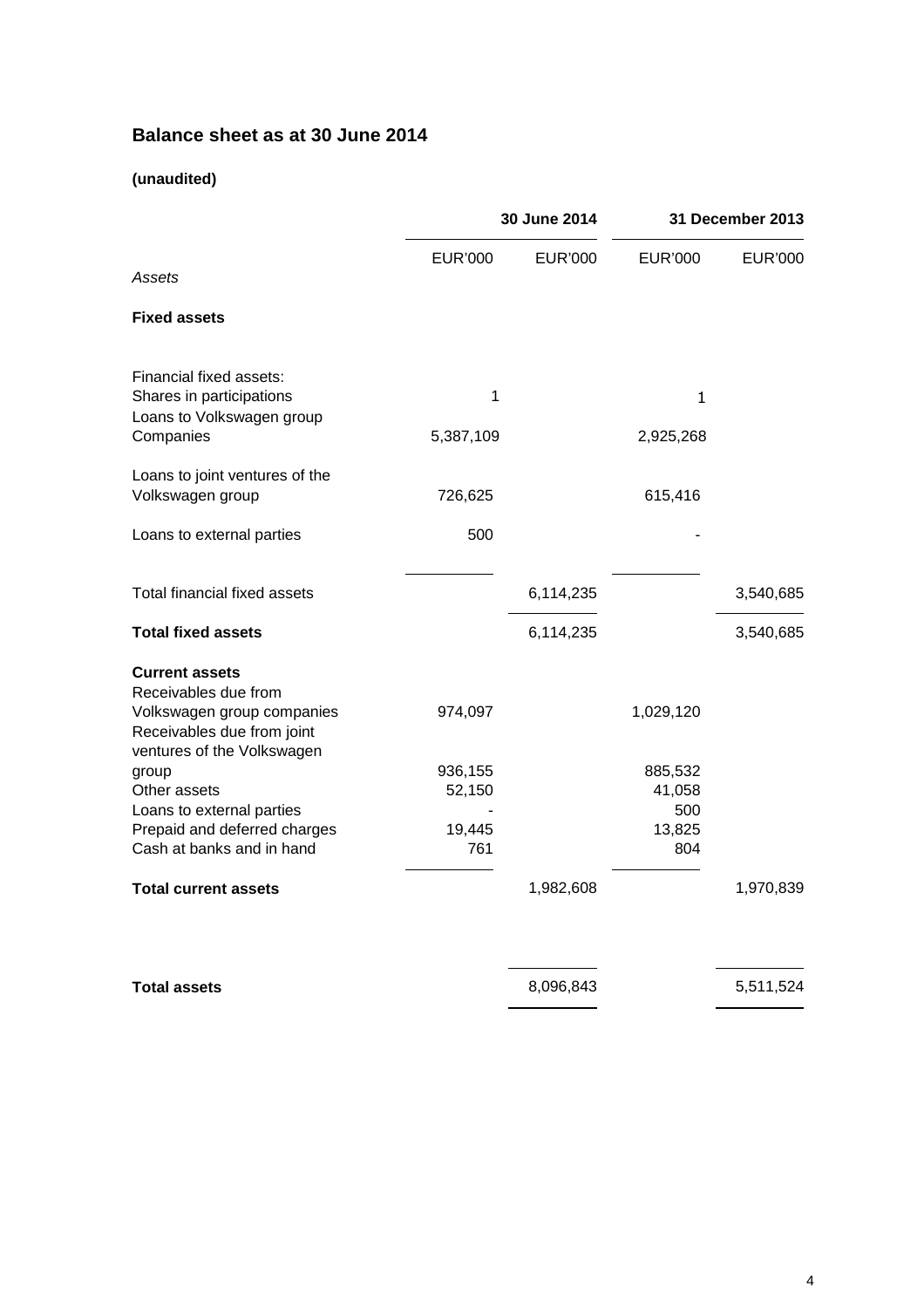### **(unaudited)**

|                                               | 30 June 2014   |                | 31 December 2013 |           |
|-----------------------------------------------|----------------|----------------|------------------|-----------|
| Shareholder's equity and                      | <b>EUR'000</b> | <b>EUR'000</b> | <b>EUR'000</b>   | EUR'000   |
| liabilities                                   |                |                |                  |           |
| <b>Shareholder's equity</b>                   |                |                |                  |           |
| Share capital                                 | 454            |                | 454              |           |
| Share premium reserve                         | 555,000        |                | 520,000          |           |
| Retained earnings                             | 85,940         |                | 85,940           |           |
| <b>Current earnings</b>                       | 6,045          |                |                  |           |
| Total shareholder's equity                    |                | 647,439        |                  | 606,394   |
| <b>Long-term liabilities</b>                  |                |                |                  |           |
| <b>Bonds</b>                                  | 4,242,703      |                | 2,979,383        |           |
| Liabilities to Volkswagen group               |                |                |                  |           |
| companies                                     | 1,329,313      |                | 108,624          |           |
| <b>Total long-term liabilities</b>            |                | 5,572,016      |                  | 3,088,007 |
| <b>Current liabilities</b>                    |                |                |                  |           |
| <b>Bonds</b>                                  | 779,784        |                | 947,426          |           |
| Commercial papers                             | 945,845        |                | 691,000          |           |
| Liabilities to Volkswagen group               |                |                |                  |           |
| companies                                     | 61,459         |                | 102,718          |           |
| <b>Other liabilities</b>                      | 75,368         |                | 65,618           |           |
| Deferred income                               | 14,932         |                | 10,361           |           |
| <b>Total current liabilities</b>              |                | 1,877,388      |                  | 1,817,123 |
|                                               |                |                |                  |           |
| Total shareholder's equity<br>and liabilities |                | 8,096,843      |                  | 5,511,524 |